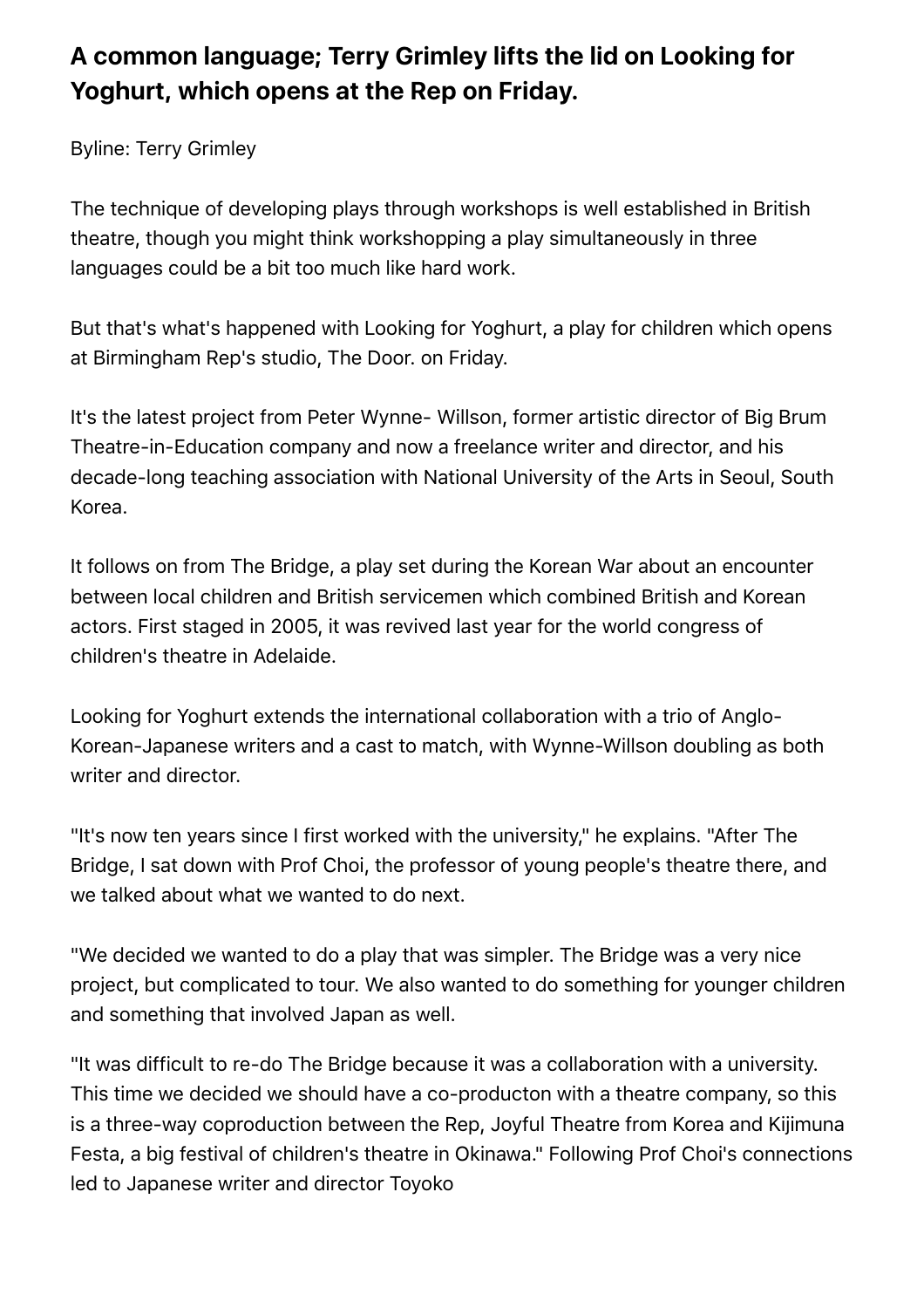Nishida and her Korean counterpart Mi Jeong Kim.

Their play is based on the simple premise that a girl in an unspecified big city follows her lost kitten into a construction site and finds two other children there. The trio, played by Korean, Japanese and British actors, have no common language but nevertheless befriend each other and enjoy a series of adventures.

"It started with The Bridge in that while I was doing it, and having to have everything translated in the rehearsal room, my children were in Korea and they were having no problem at all playing with children in the street," says Peter. "So when we started, the theme was the wisdom of children. We began by having workshops with children, and also all three of us are parents. I have two boys, Toyoko and Mi Jeong have a girl each. That was a massive amount we had in common.

"We are concerned about children in the modern world and our first conversations, at Tous Les Jours, a pattiserie in Seoul, were about familiar worries about overprotection, children not having anywhere to play and negative images of young people in the media." Mi Jeong Kim says working with people from a different cultural background has been a special experience.

"We can say the script has been written by the physical work and labour of the actors, rather than having a completed script at the beginning. Through the imagination of the actors, we wanted to devise the process of how characters from different cultures could become friends." Peter adds they have ended up with a play with very few words in it.

"Very little of it has been people sitting at word-processors. There's been less of what people would think of as writing, but our job has gone on for longer than you would expect it to.

"It's been very close to writing and directing.

For The Bridge we had two directors, one British and one Korean. Three directors would have been a bit much, but you need three people to keep track of what was being explained in which language, what story the audience was getting." Toyoko Nishida, who says she has had some experience of devising plays but has little opportunity for it in Japan, says: "For me it's been a great experience because usually when I write and direct I have a lot of different people in my head.

But this time I have had Peter who represents a male viewpoint and Mi Jeong who represents a younger viewpoint, so I didn't need to imagine all these people in my